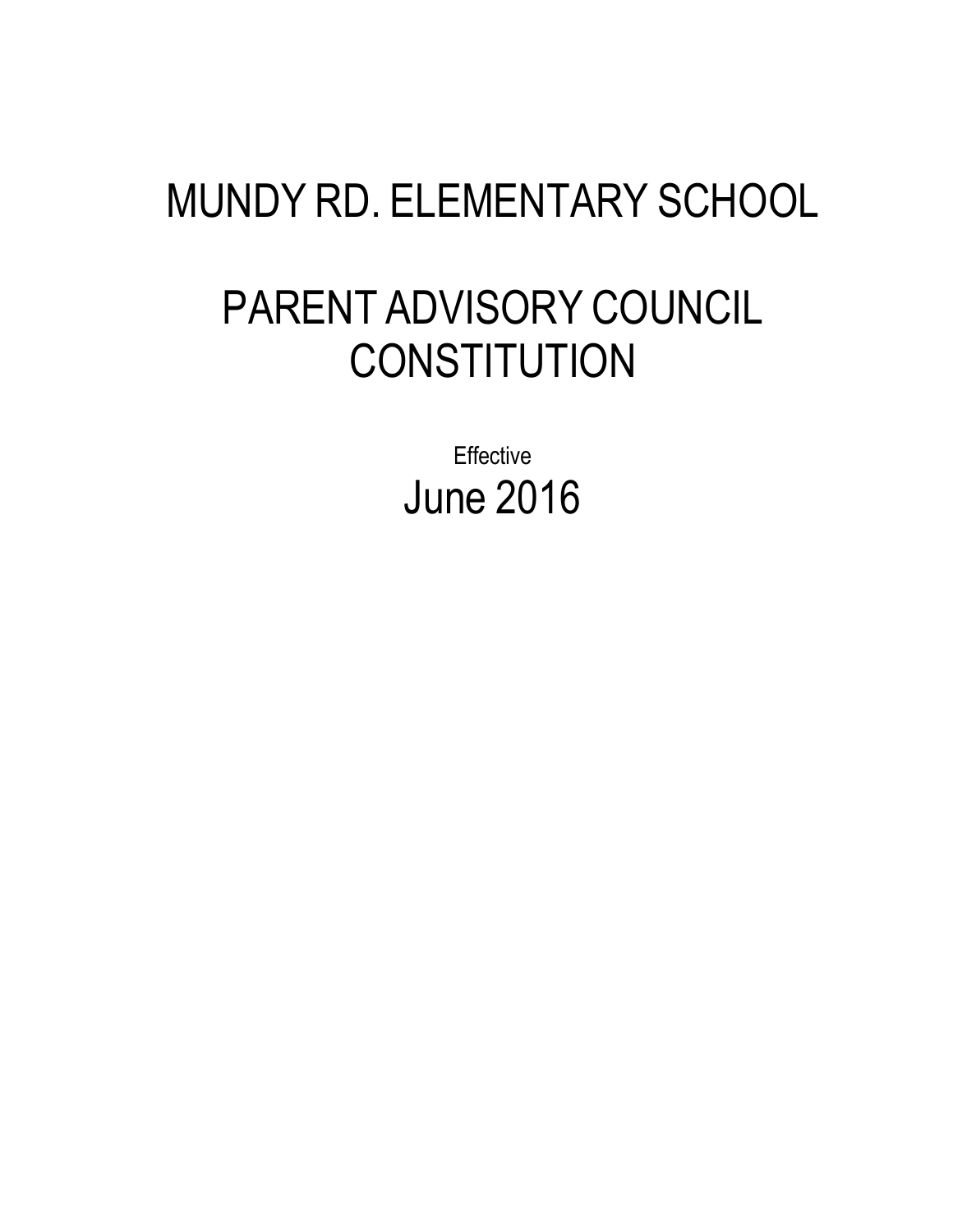## CONSTITUTION and BYLAWS of the MUNDY ROAD ELEMENTARY SCHOOL PARENT ADVISORY COUNCIL

# TABLE of CONTENTS

- SECTION I Name SECTION II Mission Statement SECTION III Objectives of the PAC SECTION IV Membership SECTION V Dissolution SECTION VI Meetings SECTION VII Voting and Quorum SECTION VIII Executive Officers SECTION IX Election of Executive Officers SECTION X Duties of Executive Officers SECTION XI Executive Terms of Office SECTION XII Voting SECTION XIII Code of Conduct SECTION XIV Committees SECTION XV Finances SECTION XVI Fundraising SECTION XVII Constitution and Bylaw Amendments
- APPENDIX A Other Possible Executive Positions
- APPENDIX B Other Possible Committees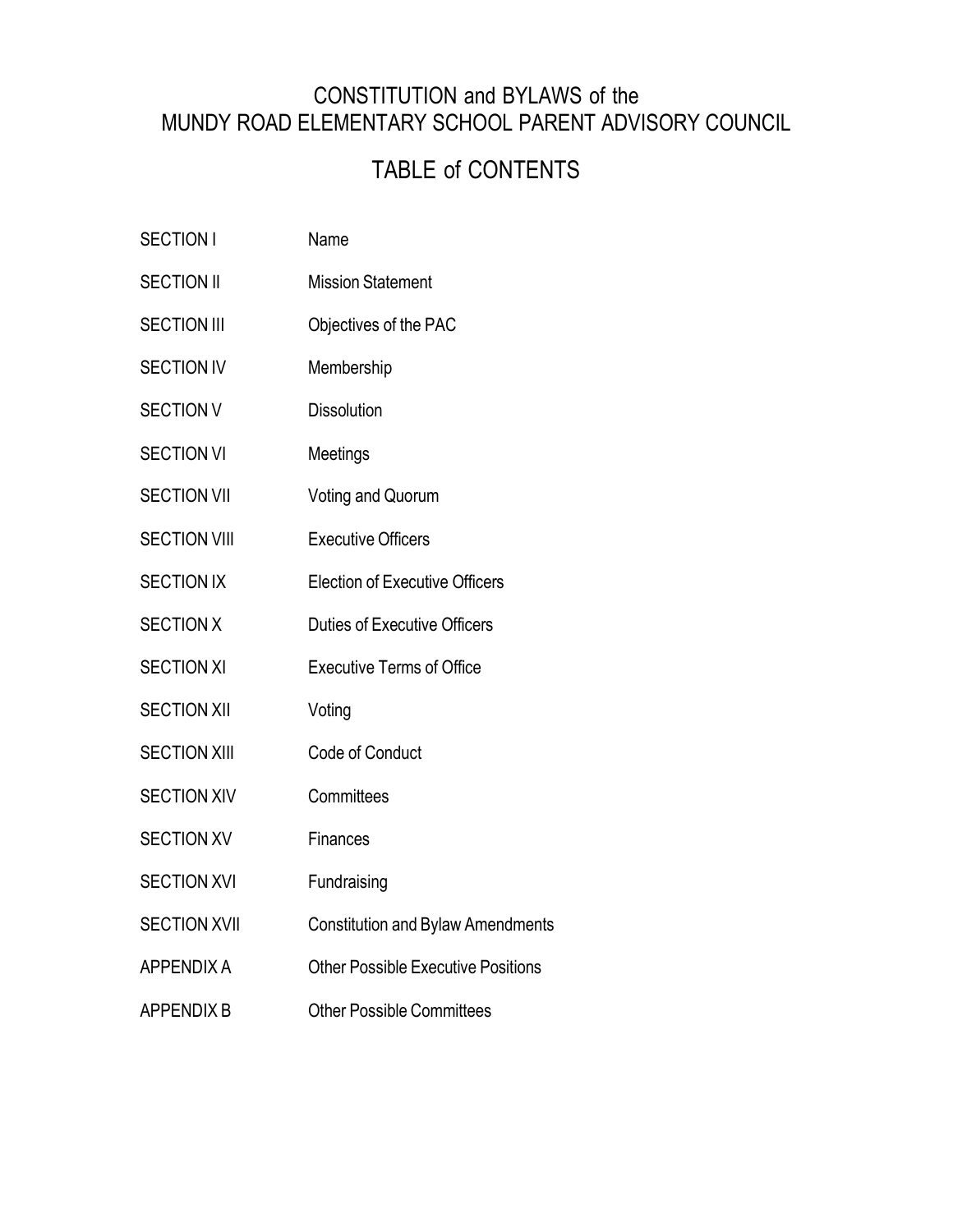## CONSTITUTION OF THE MUNDY ROAD ELEMENTARY SCHOOL PARENT ADVISORY COUNCIL

#### SECTION I NAME

The name of the Association shall be the MUNDY ROAD ELEMENTARY SCHOOL PARENT ADVISORY COUNCIL, School District 43 (Coquitlam), from now on referred to as the PAC.

The PAC will operate as a non-profit organization with no personal financial benefit and shall conduct business without bias toward race, religion, gender, or politics.

The PAC has been established with the authority granted in Bill 67 - 1989 School Act, Part 2, Section 7 and 8 and Bill 34, the School Amendment Act - 2002.

## SECTION II MISSION STATEMENT

Mundy Road Elementary School PAC mission is to advocate for excellence in education, the safety and well being of our students, and for the effective and meaningful involvement of parents as partners.

## SECTION III **OBJECTIVES OF THE PAC**

The objectives of the PAC are:

To support, encourage, and improve the quality of education and the well being of students in Mundy Rd. Elementary School.

To provide a forum and the opportunity for the membership to openly review and discuss any matter related to the school (e.g. programs, policies, plans and activities) as stipulated in the School Act and to advise the Principal, staff, or other associated organizations of any recommendations.

To promote effective communication and cooperation between the home and school in providing for the education of children.

To provide parents with information on how to effectively communicate within the education system and to advocate on behalf of their children at both the School and District levels.

To initiate fundraising activities only when there is a clearly identified need to provide funds for children to receive an enhanced quality of education in a safe, healthy environment and to generate funds to cover all PAC expenses.

To affiliate with the District 43 Parent Advisory Council (DPAC) and the British Columbia Confederation of Parent Advisory Councils (BCCPAC).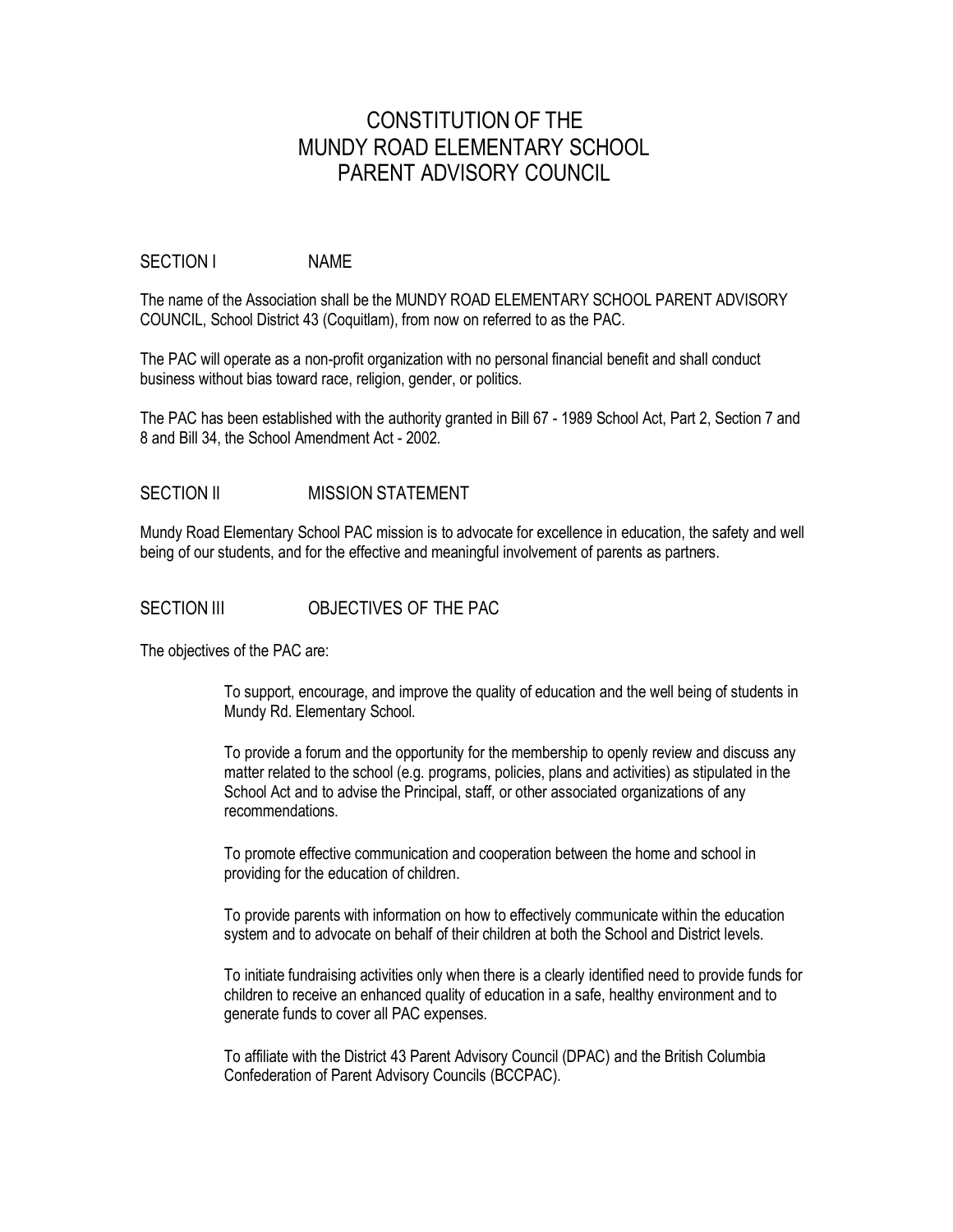## SECTION IV MEMBERSHIP

- 1. All parents and guardians of students in attendance at Mundy Road Elementary School have the right to participate at PAC meetings as voting members, recognizing that there is one vote per family (see Voting, Section VII). Regular attendance at meetings is encouraged to ensure an informed opinion and to aid the expediency of meetings.
- 2. Administration, staff (teaching and non-teaching), and students of Mundy Road Elementary School may be invited to PAC meetings as non-voting attendees. However, a staff member with a child as a student at this school will be allowed to be a voting member at general meetings of the PAC.
- 3. Members of the community residing in the catchment area of Mundy Road Elementary School may also be non-voting members of the PAC, but must apply to the PAC through the school office for inclusion.
- 4. The school will make available to the PAC Chair a list of names of parents / guardians of students and staff if / when it is necessary to decide if a member is eligible to vote.

## SECTION V DISSOLUTION

- 1. In the event of the dissolution of the PAC, the PAC shall pay all outstanding debts and any costs of dissolution. The PAC shall then transfer any remaining funds and assets to another Parent Advisory Council(s) or DPAC within School District 43, Coquitlam, or a charitable organization(s) within British Columbia registered under the provisions of the Income Tax Act (Canada). This shall be determined by the membership at the general meeting of the PAC. Remaining funds received via a direct grant will be transferred following the applications guidelines. This provision shall be unalterable.
- 2. In the event of the dissolution of the PAC, all records of the organization shall be placed under the jurisdiction of the District Parent Advisory Council, School District 43, Coquitlam.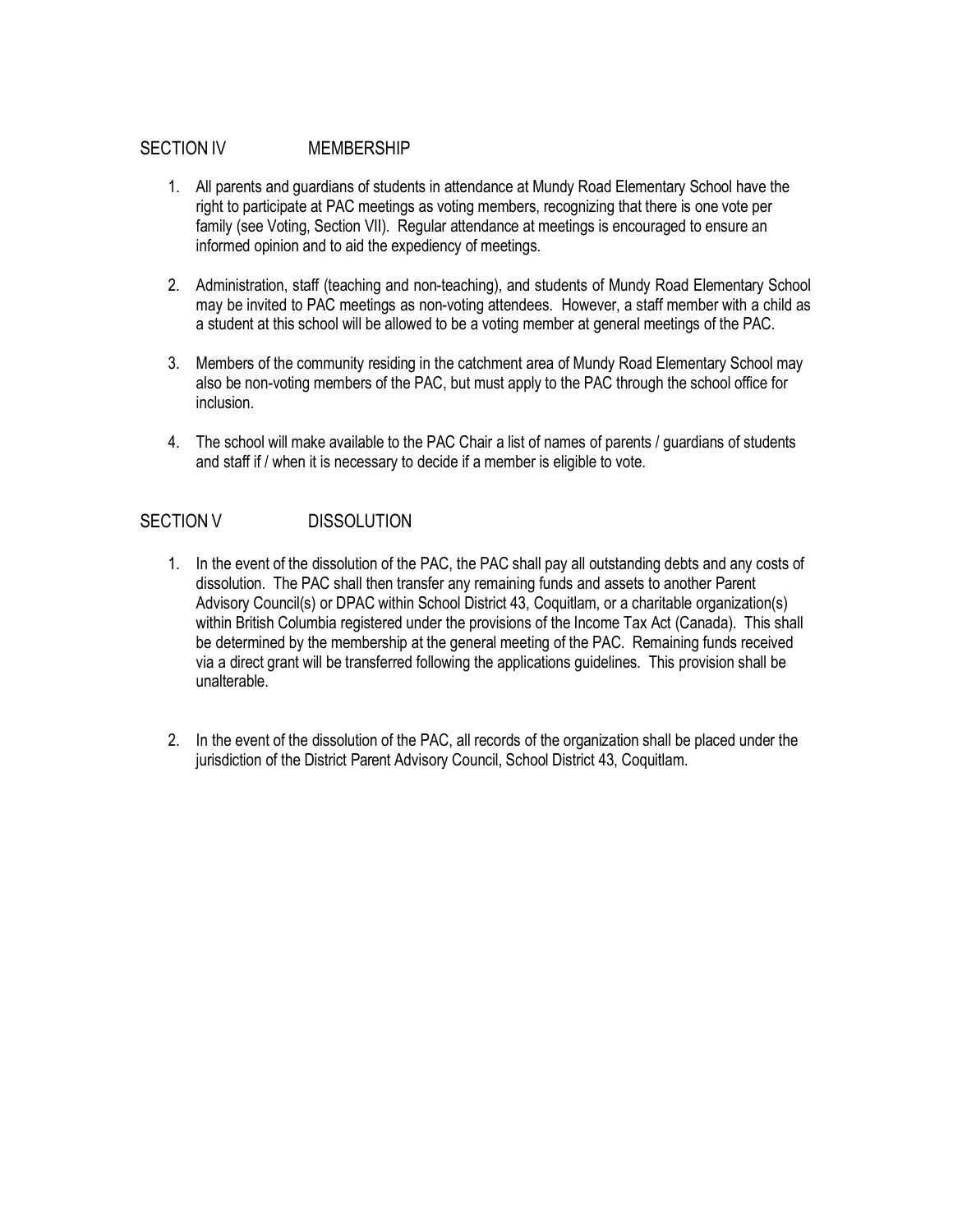## BYLAWS OF THE MUNDY RD. ELEMENTARY SCHOOL PARENT ADVISORY COUNCIL

## SECTION VI MEETINGS

- 1. General meetings shall be held as often as necessary, preferably every month, but with a minimum of six meetings during the academic year. Dates for these general meetings are ideally determined at the beginning of the year and will attempt to accommodate as many parent schedules as possible.
- 2. One general meeting will be named the Annual General Meeting and be held in May for the election of PAC officers for the next year. If vacancies remain, a supplementary election should be held in September.
- 3. General meetings are for the purpose of conducting PAC business and discussion of issues as outlined in the Objectives of the PAC, Section III. A PAC meeting will not be a forum for the discussion of individual school personnel, students, parents, or other individual members of the school community.
- 4. All policy and spending decisions, other than operational needs, shall be made at general meetings where all parents, not only the Executive officers, can participate.
- 5. A special meeting is a separate session held at a time different from that of any regular general meeting, and may be convened to consider only one or two items of urgent business. Maximum possible written notice of the meeting date and the agenda item will be provided to parents.
- 6. Executive meetings shall be held as often as needed during the school year to conduct operational business and provide input for general meeting agendas. Minutes of Executive meetings will be made available to members on the Parent Information bulletin board and/or on the Mundy Road School website and/or distributed to Parents by the school administration.
- 7. The Chair or Chair Designate will prepare agendas after accepting input from other PAC members and the Administration. A meeting is duly called when the agenda has been posted and distributed to Parents by any of the methods outlined in section VI - 6 above at least seven days prior to a general meeting.
- 8. Any member wishing to place an item on the agenda of a general meeting shall contact the Chair or Chair Designate. The member or their designate is then required to attend the general meeting to present the rationale of that issue to the membership. "New Business" from the general membership can be added to the agenda to be discussed, if time permits, or be tabled to the next meeting.
- 9. Each member entering a meeting shall sign the attendance record so that quorum and their eligibility to vote may be determined and recorded for any audits of PAC records.
- 10. Meetings will be conducted efficiently with fairness to all members. Open discussion is encouraged, but orderly conduct and respect for other points of view is mandatory. Members acting inappropriately will be asked to leave the meeting. If they fail to comply, the meeting shall be adjourned.
- 11. The Principal and staff members of the school are encouraged to attend and report at general meetings as requested by the PAC. The principal's role is as consultant on school policies and as a liaison between staff, parents and the PAC, and shall yield to the autonomy of the PAC, its Chair and its members at all meetings.
- 12. Guests may be invited to any meeting at the discretion of the Executive to provide information or address agenda items. The guests' speaking time should be short and not dominate the meeting. Consideration should be given to inviting parent education speakers to separate sessions so their talks will not be hurried and parent questions and other PAC agenda items will not be minimized.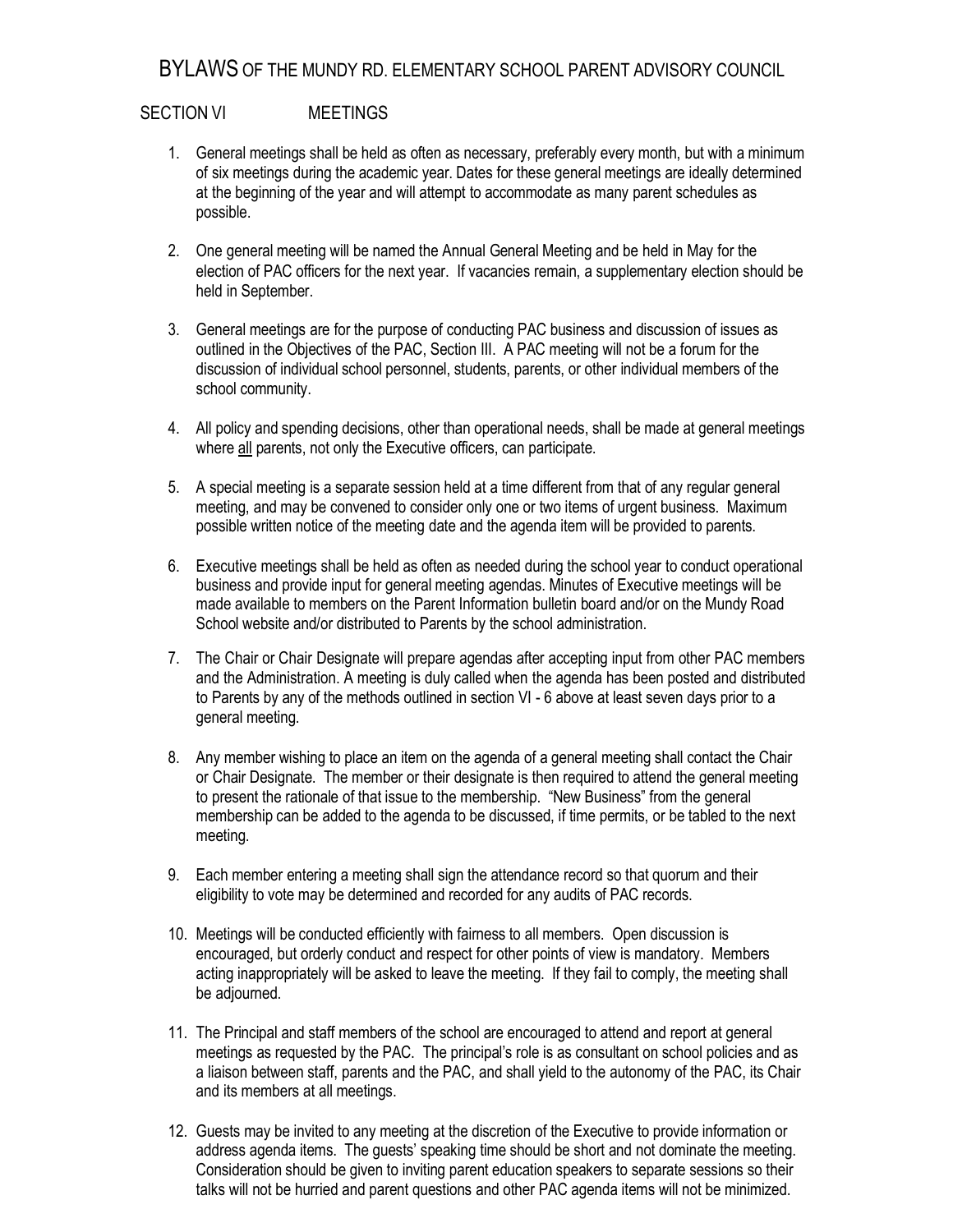13. The rules contained in the most recent edition of "Robert's Rules of Order Newly Revised" shall be used by the PAC to resolve any procedural situation, unless they are in conflict with the rules in this Constitution and Bylaws. DPAC may be contacted for clarification and advice.

## SECTION VII VOTING and QUORUM

- 1. Quorum must be achieved for the conducting of any business or decision making. In the absence of quorum, any business transacted will be null and void.
- 2. At any duly called general or special meeting the number of voting members present shall be a quorum, as long as they outnumber the non-voting members.
- 3. If the agenda has been provided with less than one weeks' notice when calling a general or special meeting, a quorum shall be a minimum of 50% of elected Executive officers plus the voting members present, as long as it totals a minimum of seven members.
- 4. For the purposes of Executive meetings and resolutions of the Executive, the quorum shall be a majority of the voting positions filled on the Executive.
- 5. At the discretion of the meeting Chair or at the request of any voting member, non-voting members and visitors may be asked to leave the meeting room, for closed discussion and voting on any issue. This is essential to the free expression of the voting membership.
- 6. Unless otherwise provided, questions arising at any meeting shall be decided by a simple majority of eligible members actually voting. That is, when votes are tallied there are more votes for (yes) then against (no), with blanks or abstentions not contributing to the total of votes cast. Abstentions do not contribute to a vote as it indicates the member has no opinion.
- 7. The PAC chair protects his or her impartial position by not voting unless it will determine the outcome of a motion or when the vote is by secret ballot.
- 8. In case of a tie vote, the motion shall be lost.
- 9. Voting by members on all matters must be given in person; i.e. voting by proxy shall not be permitted.
- 10. Each family is allowed one consensus vote at PAC meetings. In case of dispute for the family vote, that right shall go to the person legally entitled to custody of the student. In instances of joint legal custody, the person who usually has care and control of the child is entitled to vote.
- 11. Voting shall be done by the show of hands except when a secret ballot is ruled by the Executive or requested by any member at a general meeting.
- 12. When a secret ballot is requested, one blank ballot will be given to each eligible voting member. The Chair can vote by ballot. The issue or name(s) of the candidate(s) will be written on each ballot. A "yes" or "no" must be clearly written beside each issue or candidate on the ballot. A blank beside the name or issue indicates an abstention and is therefore not counted.
- 13. When the ballots are counted, two or more filled out ballots folded together are recorded as illegal votes. A marked ballot will be counted if it is folded with a blank ballot.

## SECTION VIII EXECUTIVE OFFICERS

1. The affairs of the PAC shall be managed by a board of elected officers whose titles and duties may be determined by the needs of the PAC.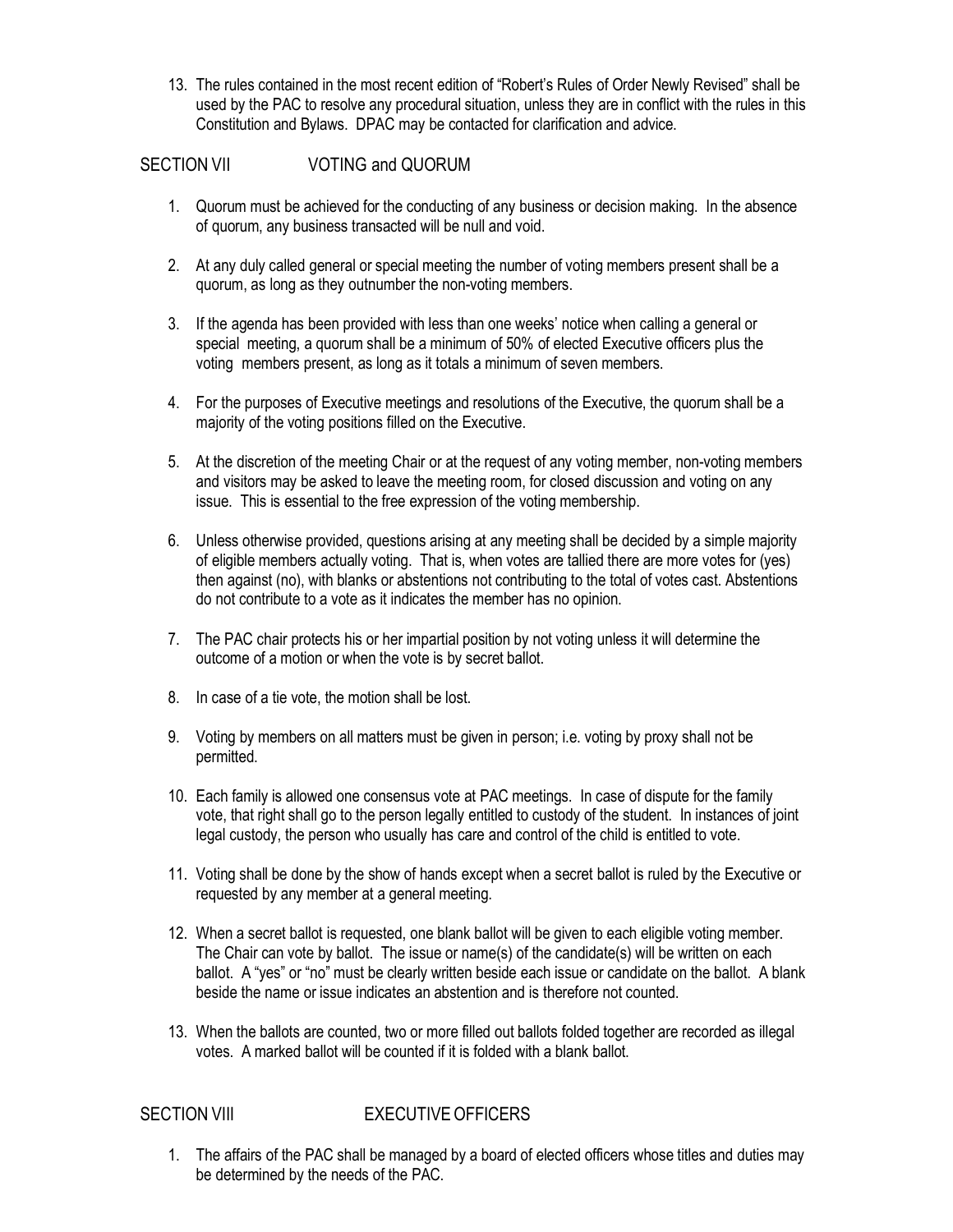- 2. The composition of the Executive must include:
	- A. Chair
	- B. Treasurer
	- C. Secretary
	- D. District Parent Advisory Council Representative or Designate Assigned
	- E. And as many other Executive positions as required. Refer to Appendix A.
- 3. The positions of Chair, Treasurer, Secretary, and District Parent Advisory Council Representative or Designate are essential to the operation of the PAC and must be filled before any nominations will be accepted for other Executive positions.

## SECTION IX ELECTION OF EXECUTIVE OFFICERS

- 1. Any member standing for Executive office that is an employee of a school district or the Ministry of Education shall declare so before election. They must refrain from discussing, influencing or voting upon any matter before the Council in which, by virtue of their employment or associations, may be in a situation of perceived bias. There must be the appearance that Executive members are speaking solely in the interests of parents and students and not influencing the Council for outcomes that benefit other groups. Any concerns by members regarding perceived bias shall be referred to the Conflict and Bias Committee for a ruling should the person in question not voluntarily step aside. Failure to step aside when requested to do so shall be grounds for rescinding of election.
- 2. Nominations for the office of the Executive shall be submitted in writing, by text or by email to the Chair prior to the Annual General Meeting. Nominations may also be taken from the floor at the Annual General Meeting providing the nominee is present. Any voting member may nominate a voting member for these positions. (Refer Section IV Membership.)
- 3. An absent member can be nominated at the meeting when elections are held if there are justifiable circumstances for the absence They must however, send acceptance of the nomination for a position in writing, by text or by email to the Chair for reference during the meeting. The absent member should also submit a short resume detailing their skills, interests, or prior PAC involvement for members who may not know the nominee.
- 4. In the event a position on the Executive is vacated during the year, election of a new officer will take place at the next general meeting.
- 5. No person may accept nomination for more than one Executive position without approval of the membership, by a majority vote at a general meeting.
- 6. Any Executive position may be co-chaired or shared with the agreement of the two (2) parties and with the requirement that the two people share one (1) consensus vote at Executive Meetings.
- 7. Elections shall be conducted by the Elections Chairperson, who shall be nominated and elected by the membership at the general meeting prior to the Annual General meeting. In the case of a vacancy during the term, the Elections Chairperson can be selected at the meeting when election of an Executive office is necessitated.
- 8. The election of contested Executive positions shall be done by secret ballot. Election of DPAC Representative must always be by secret ballot unless it is by acclamation. The Elections Chairperson shall tally the votes and announce the decision. All election duties must be carried out in full view of the meeting assembly.
- 9. A vote shall be taken to destroy any written ballots.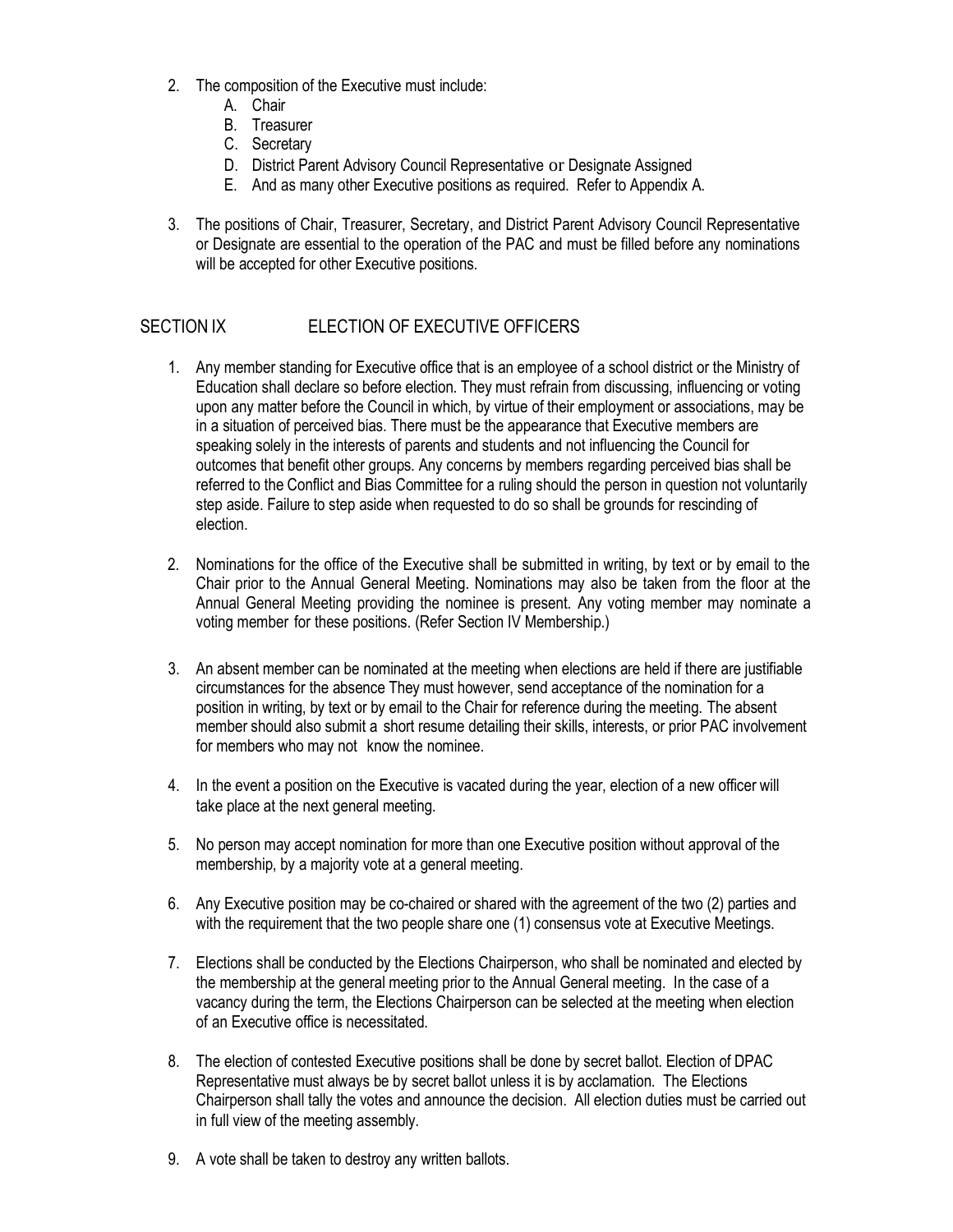## SECTION X DUTIES OF THE EXECUTIVE OFFICERS

- 1. The elected Executive shall consult with, take direction from, and represent all parents of the school. The Executive shall work as a team to ensure PAC purposes are achieved.
- 2. All officers are expected to attend all executive, general, and special meetings, to be familiar with the Constitution and Bylaws, to carry out their duties as described, and to follow the Code of Conduct (Section XIII).
- 3. If an Executive member is unable to attend, they should inform the Secretary prior to the meeting.
- 4. The Executive shall elect a "Chair Designate" early in the term from the Executive officers. This person shall convene and preside at PAC meetings when requested to do so by the Chair. The "Chair Designate" must always be a voting member that meets Executive eligibility criteria.
- 5. Each Executive position shall have a designated binder and/or digital folder of files where all written material pertaining to the position is to be maintained in a current and orderly fashion. These official materials must be delivered to their successors or the Chair within 14 days following the date at which their successors assume their duties.
- A. PAC CHAIR
- shall convene and preside at all executive, general and special meetings or notify the Chair Designate to assume this duty as necessary
- shall be familiar with and follow the Constitution and Bylaws
- shall ensure that an agenda is prepared and distributed following the Bylaws
- shall ensure a quorum is present before calling a meeting to order
- shall appoint committees where authorized to do so by the Executive or membership and be an exofficio member to all committees except the Nominating Committee
- Shall liaise with the Principal (in partnership with the Vice-Chair) on parent / school issues
- Shall take such actions or ensure such actions be taken by others to achieve the goals of the organization
- shall be the official spokesperson and representative for the PAC, always acting on behalf of the majority of members and not personally
- shall be one of the three signing officers
- Shall draft an annual budget with the PAC Treasurer
- shall submit a written annual report to the membership
- B. TREASURER
- shall have a demonstrated ability and/or understanding of bookkeeping procedures
- shall keep an accurate and current record of all receipts and expenditures of the PAC. Bank statements must be reconciled monthly and made available for review as requested
- shall assess all financial undertakings to ensure they are within the annual budget
- shall ensure expenditures have the proper authorization and are backed by detailed receipts and invoices
- shall prepare a written financial report for presentation at each PAC meeting; this shall include the total balance on hand in all accounts at the beginning of the period covered by the report and all credits to and disbursements from the accounts, balance of funds on hand and outstanding accounts receivable and payable, and the net surplus or deficit
- shall be responsible for issuing receipts and the prompt deposit of all monies paid to the PAC. Also refer to Section XV, Finances
- shall be one of the three PAC signing officers
- shall ensure all bills are paid promptly
- shall draft an annual budget with the assistance of the PAC Chair
- shall maintain all financial records in an orderly fashion as stipulated by BCCPAC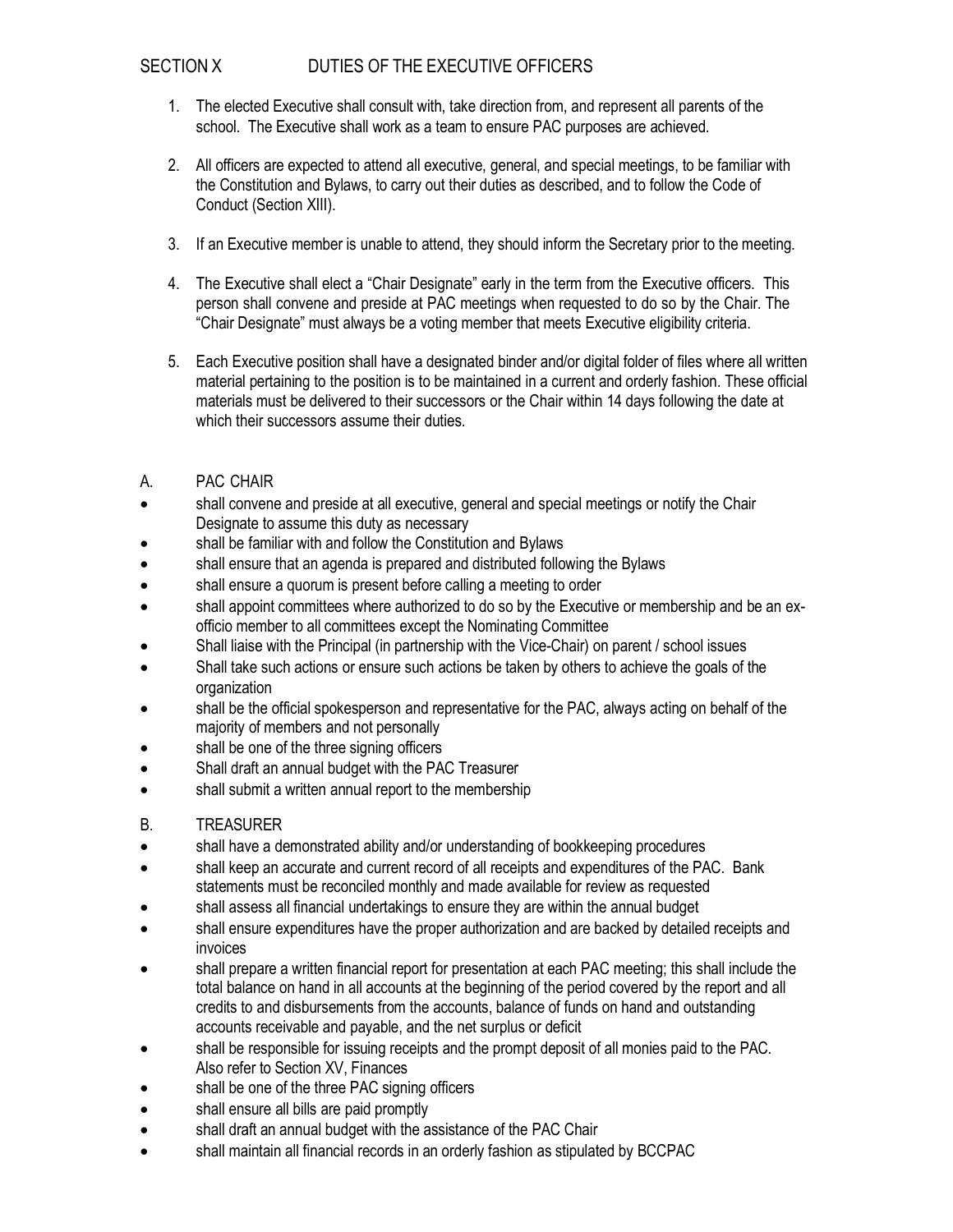- Shall ensure that another financial signing officer has access to the books in the event of his/her absence
- Shall submit an annual report at the last PAC meeting of the school year
- C. SECRETARY
- shall record the minutes of all executive, general and special meetings
- shall prepare within two weeks of any meeting, complete minutes and ensure their distribution
- shall file the original copy of the minutes in the official PAC record binder
- Shall ensure that a copy of the most recent agenda and minutes are posted on the parent information board and/or the Mundy Road website and/or distributed to Parents by the School Administration
- shall issue and receive correspondence on behalf of the PAC
- shall keep a current copy of the Constitution and Bylaws and submit updated copies to the DPAC office for safe keeping and reference
- shall ensure safe keeping of all records of the PAC
- shall keep a complete and current inventory, including location, of all PAC assets
- shall ensure the binders and/or digital folders of the official materials are collected at the end of the term and appropriately redistributed in September
- D. DISTRICT PARENT ADVISORY COUNCIL REPRESENTATIVE Or DESIGNATE
- shall attend DPAC meetings or designate another elected officer of the PAC who attends on their behalf
- shall report to the PAC regarding issues discussed
- shall seek input from the PAC for presentation at DPAC meetings
- shall vote the PAC's wishes at DPAC meetings
- shall maintain the PAC's information binders with DPAC meeting minutes and materials provided from DPAC, BCCPAC, and Ministry of Education, and make them readily available to the general membership.

## SECTION XI EXECUTIVE TERMS OF OFFICE

- 1. The term of office for an Executive officer shall be one year (commence on July 1 and end on June 30 the following year) or until their successor is elected. The new Executive shall attend the June Executive meeting to allow for transition between exiting and incoming officers.
- 2. Any elected member of the PAC may serve on the Executive for as many years as he or she is elected, but may not hold any one position for more than two consecutive years without the consent of the majority at a general meeting. For purposes of determining eligibility to continue in office under such a provision, an officer who has served more than half a term since elected is considered to have served a full term in that position.
- 3. The following are grounds for termination of the office of any Executive member:
- is absent from three consecutive meetings of the Executive or PAC without reason acceptable to the Executive
- is convicted of a criminal or other serious offence
- failure to observe the Constitution and Bylaws, purposes, and policies of the PAC
- failure to abide by the PAC Code of Conduct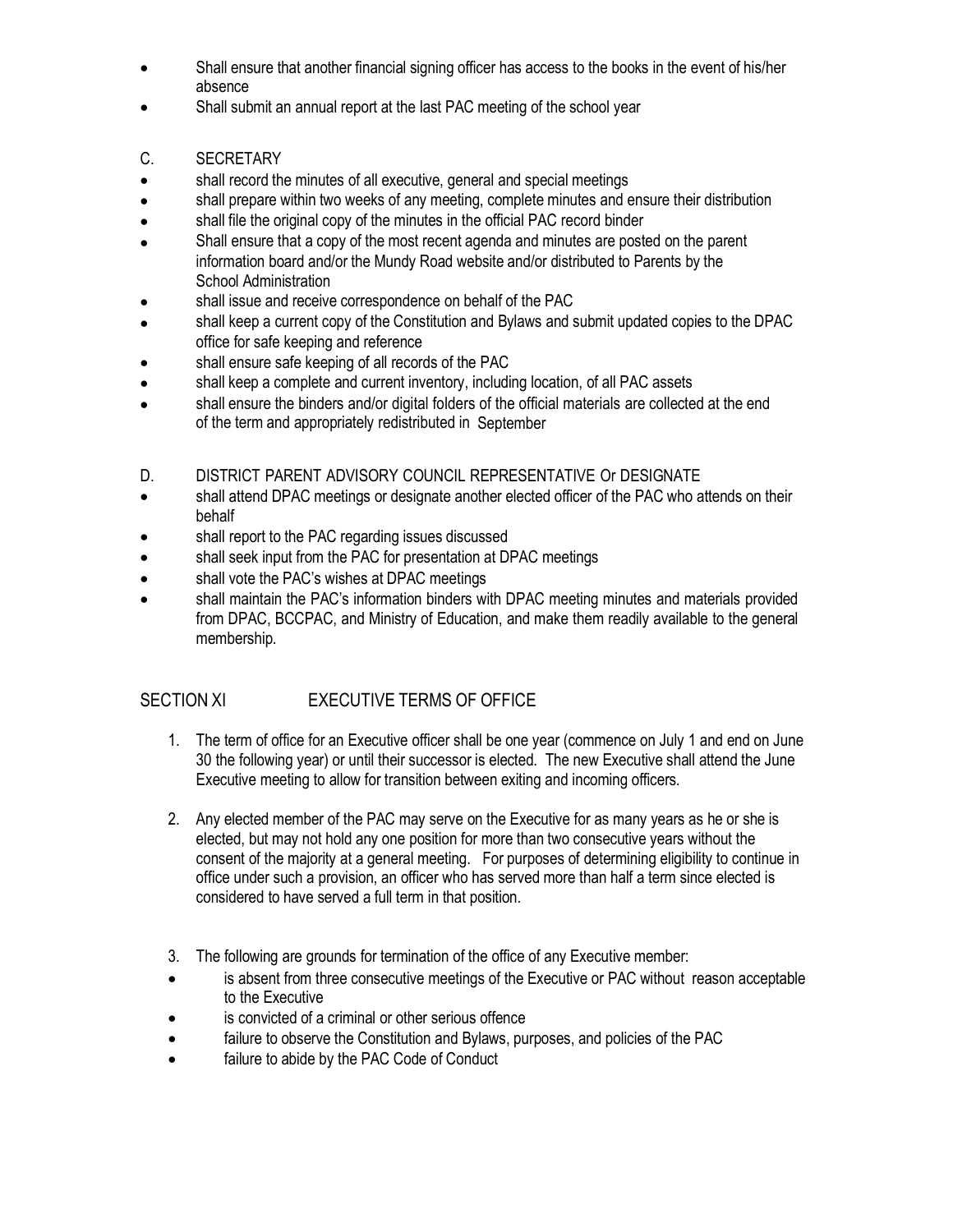- 1. One blank ballot will be given to each eligible voting member. The Chair can vote by ballot and nominated members can vote for themselves.
- 2. The name(s) of the candidate(s) will be written by the member onto the ballot. If a name is incorrectly written, it should still be counted if the voter's intention is clear.
- 3. The member will write a "yes" or "no" beside each of the candidate names on the ballot. A blank beside the name indicates an abstention and is therefore not counted within the vote tally.
- 4. When the tellers collect and count the ballots, two or more filled out ballots folded together are recorded as illegal votes. A filled out ballot will be counted if it is folded with a blank ballot.
- 5. All candidates can be marked "no" and the ballot is still legal and shall be counted.
- 6. A simple majority of members actually voting is required for elections. That is, when votes are tallied there are more votes for (yes) then against (no), with blanks or abstentions not contributing to the total of votes cast.
- 7. A majority vote is required for election and as a minimum will be 50% plus one of legal ballots cast .
- 8. If there is no majority of "yes" votes over "no" votes for any candidate, then the election has failed and the Chair announces "no election". New nominations are taken and another secret ballot held .

| Tellers' Report<br>form:                                                |                                                                   |
|-------------------------------------------------------------------------|-------------------------------------------------------------------|
|                                                                         |                                                                   |
|                                                                         |                                                                   |
|                                                                         |                                                                   |
|                                                                         |                                                                   |
|                                                                         |                                                                   |
|                                                                         |                                                                   |
| One ballot containing two for Candidate C folded together,<br>rejected1 |                                                                   |
|                                                                         | 9. The Tellers' report should follow this<br><b>Illegal Votes</b> |

SECTION XIII CODE OF CONDUCT

- 1. The Mundy Rd. Elementary School Parent Advisory Council is not a forum for the discussion of individual school personnel, students, parents, or other individual members of the school community. Open discussion is encouraged, but orderly conduct and respect for alternate points of view is mandatory for all members.
- 2. ALL members must refrain from discussing, influencing and voting upon any matter before the PAC in which they or their families have a pecuniary (financial) interest and are therefore in a conflict of interest. A concern raised by any member regarding a conflict of interest or a perceived bias of another member(s) shall be referred to a Conflict and Bias Committee for a ruling should the member in question not voluntarily step aside.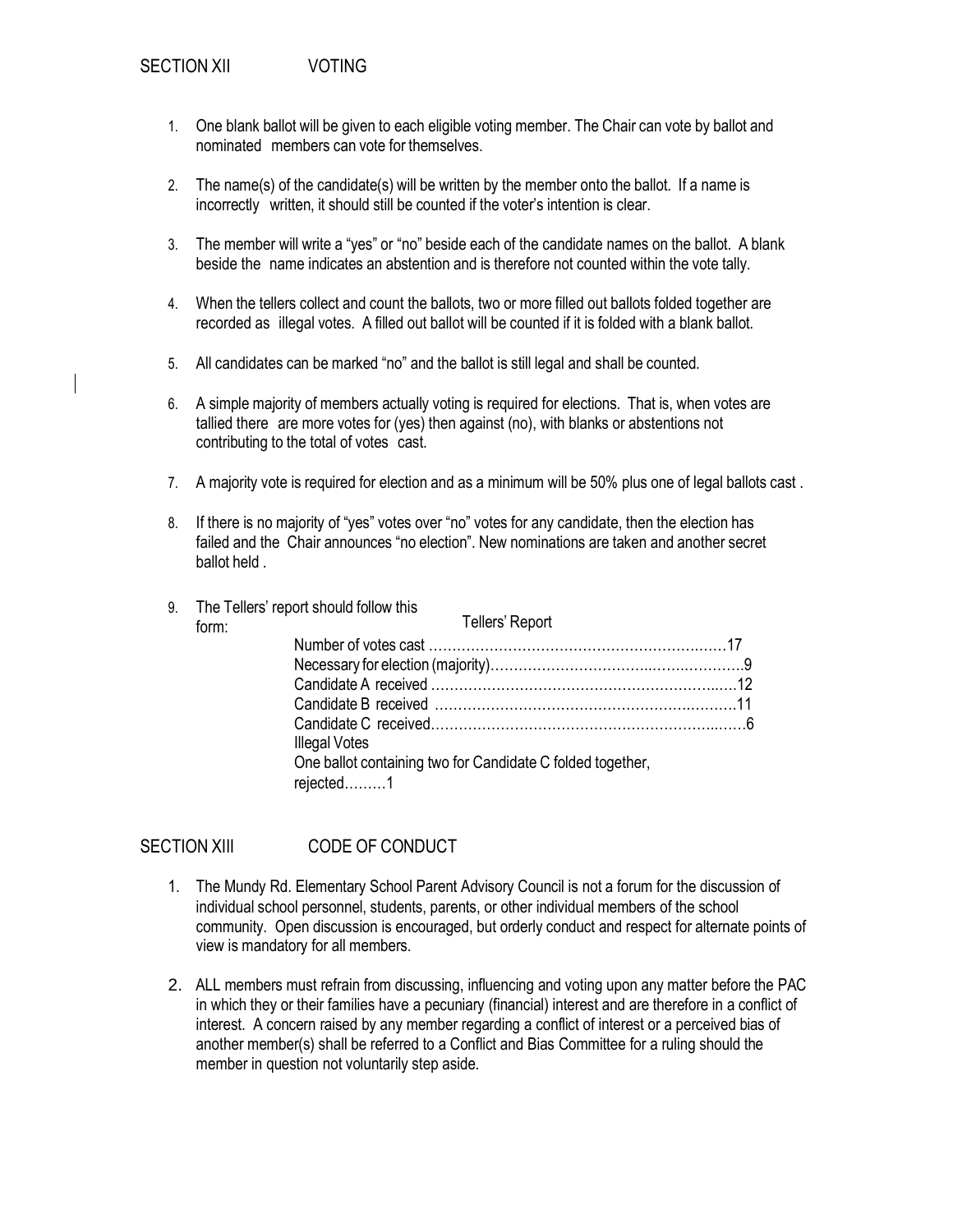- 3. An Executive member who is approached with a concern relating to an individual is in a privileged position and must treat such discussion with discretion, protecting the confidentiality of the people involved.
- 4. A parent or guardian who accepts a position as a PAC Executive Member:
	- a) upholds the Constitution and Bylaws, policies and procedures of the PAC
	- b) performs duties with honesty and integrity and meets agreed upon deadlines on projects
	- c) works to ensure that the well being of students is the primary focus of all decisions
	- d) respects the rights of all individuals
	- e) takes direction from the members, ensuring that representation processes are in place

f) encourages, supports, and provides information to parents and students with individual concerns on how to advocate on their own behalf

- g) works to ensure that issues are resolved through the appropriate process
- h) strives to be informed and only passes on information that is reliable and correct
- I) respects all confidential information

j) supports public education

- 5. Breaching the Code of Conduct or Section XI, Part 3 may be cause for removal of an Executive officer. This would be done as a motion to *rescind* their election and it may be carried out by:
	- a two-thirds vote of the PAC Executive attended by 3/4 of the Executive (excluding the executive member in question). The Executive member in question shall receive 7 days written notice of the motion prior to the meeting. OR
	- a majority vote of voting members at a duly called general meeting, where the notice of the intent of the motion has been presented in the agenda.

## SECTION XIV COMMITTEES

- 1. Standing and ad hoc committees shall be formed as necessary by the Chair in consultation with the Executive or as directed by the majority of the membership at a general meeting.
- 2. Recommended that a Conflict and Bias Committee be convened at the beginning of the term, ready to be called on when necessary.

Conflict and Bias Committee

- shall meet as needed to review circumstances where a member or Executive officer is questioned regarding their involvement on an issue being in a conflict of interest, a possible position of bias or a breach of the Code of Conduct.
- shall rule if the member or Executive officer must refrain from participation on the issue as per the Bylaws. The ruling must NOT be made on a personal basis, but solely on whether the member is compromised by association, employment or conduct.
- shall be comprised of three members, who are not employed or elected officials of any School District or the Ministry of Education, and by association or employment are clearly free of conflict of interest or perceived bias in relation to the issue of contention.
- 3. An ad hoc Nominating Committee shall be appointed annually before the Annual General Meeting in preparation for the election of a new Executive.
- 4. Committees are fully responsible to the Executive and membership.
- 5. Other committees may be struck. Please refer to Appendix B for other committee suggestions.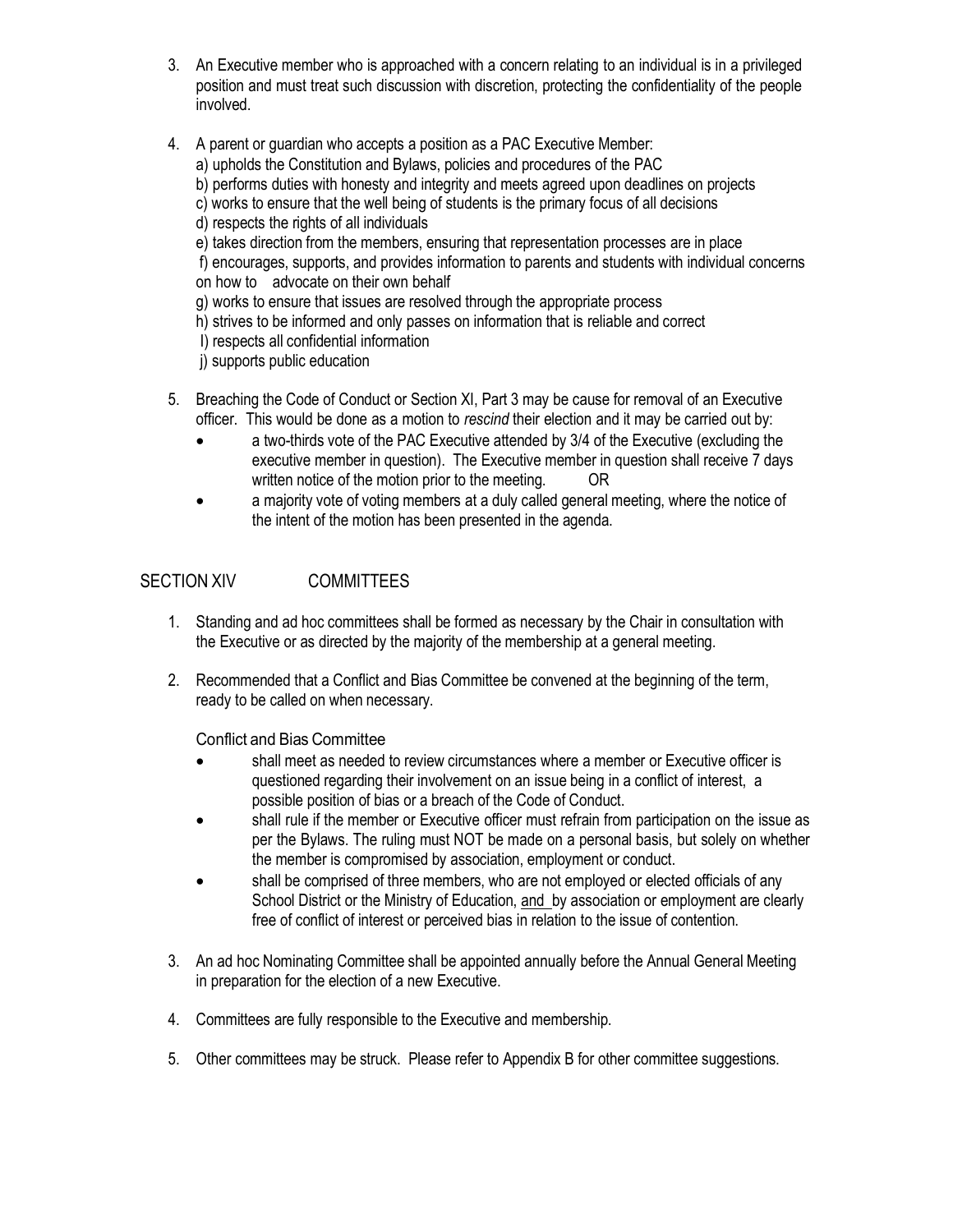## SECTION XV FINANCES

- 1. A proposed budget should be drawn up by the Chair / Executive and be modified and approved by the membership at the final general meeting of the year. A new budget must be approved before the old one expires.
- 2. All funds of the organization will be on deposit in a bank or financial establishment registered under the Bank Act in appropriate account(s) for Mundy Rd. Elementary School Parent Advisory Council.
- 3. The Treasurer is authorized to collect and disperse monies as directed by the members as expressed at executive and general meetings. Monies submitted shall be requested in the form of cheques made out to Mundy Rd. Elementary PAC. Two members (one shall be Executive) must verify and account for monies collected from events or fundraising. ALL monies raised by the PAC must be deposited promptly in a PAC account before being dispersed so that proper records are maintained; and, where possible, bank deposits will be made by a member of the PAC executive, independent of the treasurer.
- 4. There shall be three signing officers for banking and legal documents. This shall be the PAC Chair, the Treasurer and one other Executive officer as decided by the Executive. The bank statements and related cheques are to be independently reviewed (by someone on the PAC, other than the Treasurer) on a regular basis.
- 5. All money paid out from the PAC will be as a cheque on receipt of a detailed invoice or receipt. Signing officers must never sign a cheque where the "payee" is left blank. All issued cheques must bear the signatures of two of the three authorized signatories.
- 6. The general membership must approve all expenditures by Executive or Committee Members over their budget. Preferably this should occur at a general meeting if one is held prior to that expenditure being made. If this is not possible, an expense up to \$75 dollars, can be approved by a majority of the Executive. The PAC is not obligated to reimburse individuals who exceed these guidelines without prior approval.
- 7. Expenditures for operations of the PAC may be approved at Executive meetings. All proposed expenditures on capital, school events, or items / services for the school will be first presented to the Executive, and then must be approved by a majority at a general meeting.
- 8. The Treasurer will submit a written financial report as detailed in Section X, Part B, (Treasurer), at each general meeting. The Treasurer will submit a complete annual statement at the first general meeting after the end of the PAC's fiscal year (June 30).
- 9. A review or audit of the accounts must be done at the end of each fiscal year. A review or audit is also mandatory at the change of Treasurer. Audit for this purpose refers to an independent review and verification of all records during the period under review, i.e. budget year.
- 10. All financial records are the legal property of the PAC and must be kept for a minimum period of seven years and turned over to the Executive on demand. Any member who makes such arrangements with the Treasurer can view financial records at the school.
- 11. A contingency fund shall be set up and maintained for the administration of PAC activities. The amount shall be \$3500 dollars. This amount must be carried forward to each new term.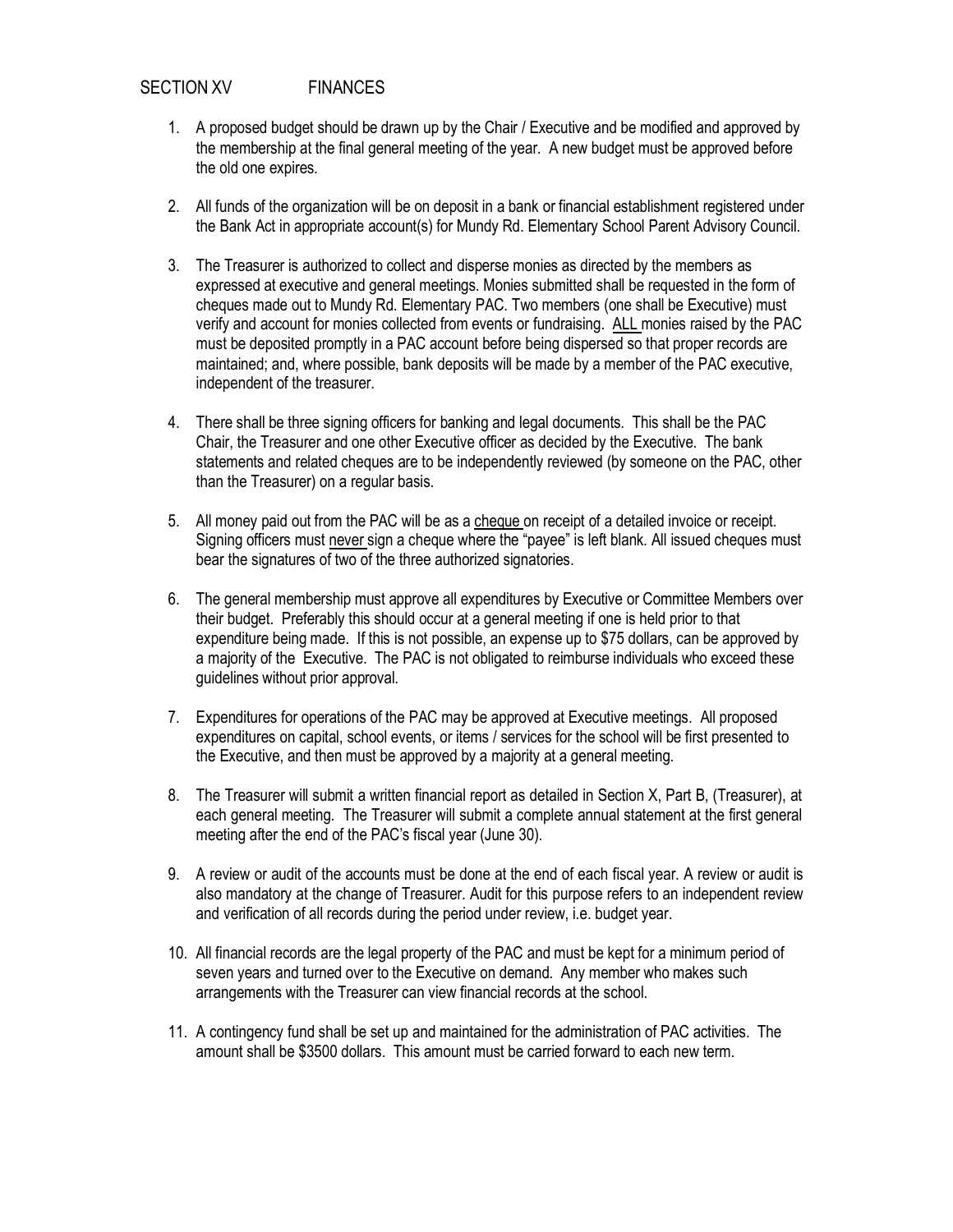## SECTION XVI FUNDRAISING

- 1. Fundraising activities will be undertaken only when there is a clearly identified need agreed upon by PAC. Funds raised should be dedicated to providing the most, and ideally lasting, benefit for the greatest number of students as decided by the parents. Fundraising activities should not become, nor be viewed as, the most significant contribution the PAC makes to the school.
- 2. It shall be stated to the membership how the proceeds of any fundraiser will be directed.
- 3. Fundraising by the PAC will be undertaken in consultation with school administration and the approval of the membership.
- 4. Fundraising must be sensitive to the fundraising of other groups within the community and resources of their own parent community.
- 5. Any member or their family that shall benefit financially from fundraising at the school must disclose this prior to voting and should abstain from the vote.

## SECTION XVII CONSTITUTION AND BYLAW AMENDMENTS

- 1. Amendments to the Constitution and Bylaws of MUNDY ROAD School Parent Advisory Council may be made at any general or special meeting of the PAC with a proper quorum, notification, and voting majority.
- 2. Written notice of proposed amendments must be given to members of the Executive at least fourteen (14) days prior to presentation at a meeting.
- 3. Written notice of proposed amendments must be given to members of the PAC at least ten (10) days prior to presentation at a meeting.
- 4. A two-thirds (2/3) majority vote by eligible voting members is needed to amend the Bylaws
- 5. A three-quarters (3/4) majority by eligible voting members is required to amend any part of the Constitution.

Adopted by the Membership at the General Meeting held May 18, 2016

PAC Chair **PAC Secretary** 

Date: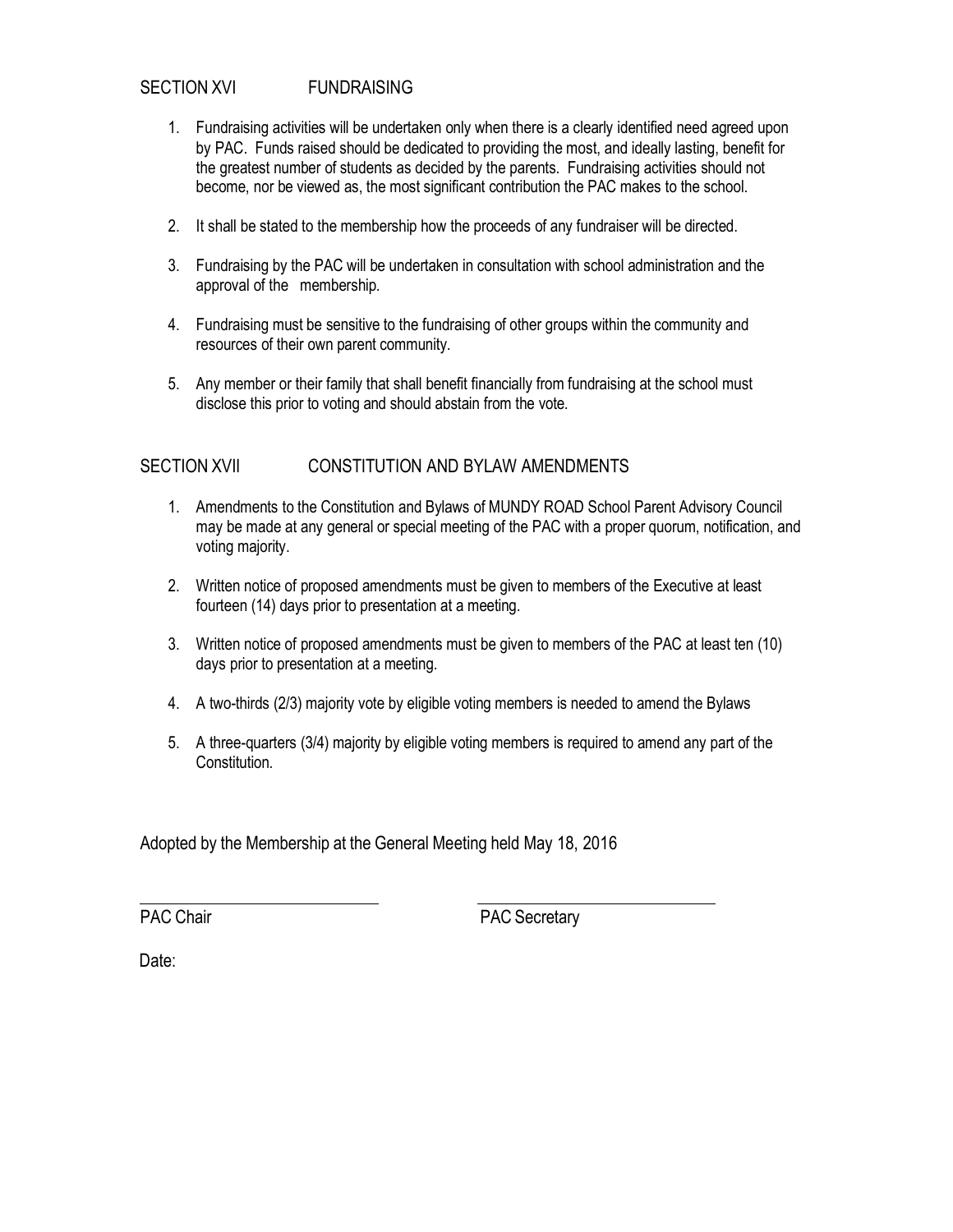## APPENDIX A OTHER POSSIBLE EXECUTIVE POSITIONS

## 1. FUNDRAISING COORDINATOR

shall propose fundraising projects to the Executive ensuring that they meet the guidelines established in the Constitution, Bylaws and PAC Policies and Procedures

shall coordinate all activities related to a fundraising event and act as liaison between the fundraising committee and the PAC Executive

shall maintain a record of fundraising projects, suggestions for improvement and future events preferably shall be available during school hours

## 2. HEALTHandSAFETYCOORDINATOR

shall monitor student safety issues such as emergency preparedness, traffic, school grounds and play equipment, and the surrounding neighbourhood to identify possible safety improvements and ways to achieve them

shall sit on the school emergency preparedness committee or find other parents to attend shall monitor medical room supplies and procedures

shall investigate and act on parent concerns regarding health issues and first aid procedures establish and coordinate activities of parent committees for student safety or health enhancement projects

liaise with school administration, civic officials, police forces, ICBC, DPAC, etc. as necessary Attend block parent district meetings held once every 2 months.

Ideally have a flexible schedule to allow for some daytime meetings or safety presentations

#### 2A. TRAFFIC COORDINATOR

shall monitor traffic in the school drive through and neighbouring streets, identify problem areas, and implement measures to improve safety

liaise with school administration, civic officials, police forces, ICBC, DPAC, etc. as necessary

## 3. SPECIAL LUNCH COORDINATOR

shall coordinate with the Principal as to convenient dates to offer special lunch service to students and staff

shall coordinate the ordering and delivery or preparation of any food

shall ensure special lunch events are self supporting

maintain a record of supplier contacts and suggestions for the smooth operation of this task

## 4. PARENT COMMUNICATIONS COORDINATOR

shall prepare and distribute newsletters/bulletins to parents as directed by the Executive shall post and distribute meeting agendas and minutes as directed by the Executive shall oversee the Parent Information Centre and Bulletin boards and post materials as directed

#### 5. PARENT EDUCATION COORDINATOR

shall inform members at general meetings of any speakers, workshops, or conferences which may be of interest to parents

arrange topics and guest speakers for assemblies where a parent ed component is desired shall maintain a complete record of speakers, their topics, handouts and associated costs shall collect potential speaker information and maintain a record of this information in the parent library purchase parent education materials for the parent library with the approval of the membership oversee the Parent Library and ensure all materials are kept in an organized and tidy manner shall maintain and post a master list of all available parent resource materials